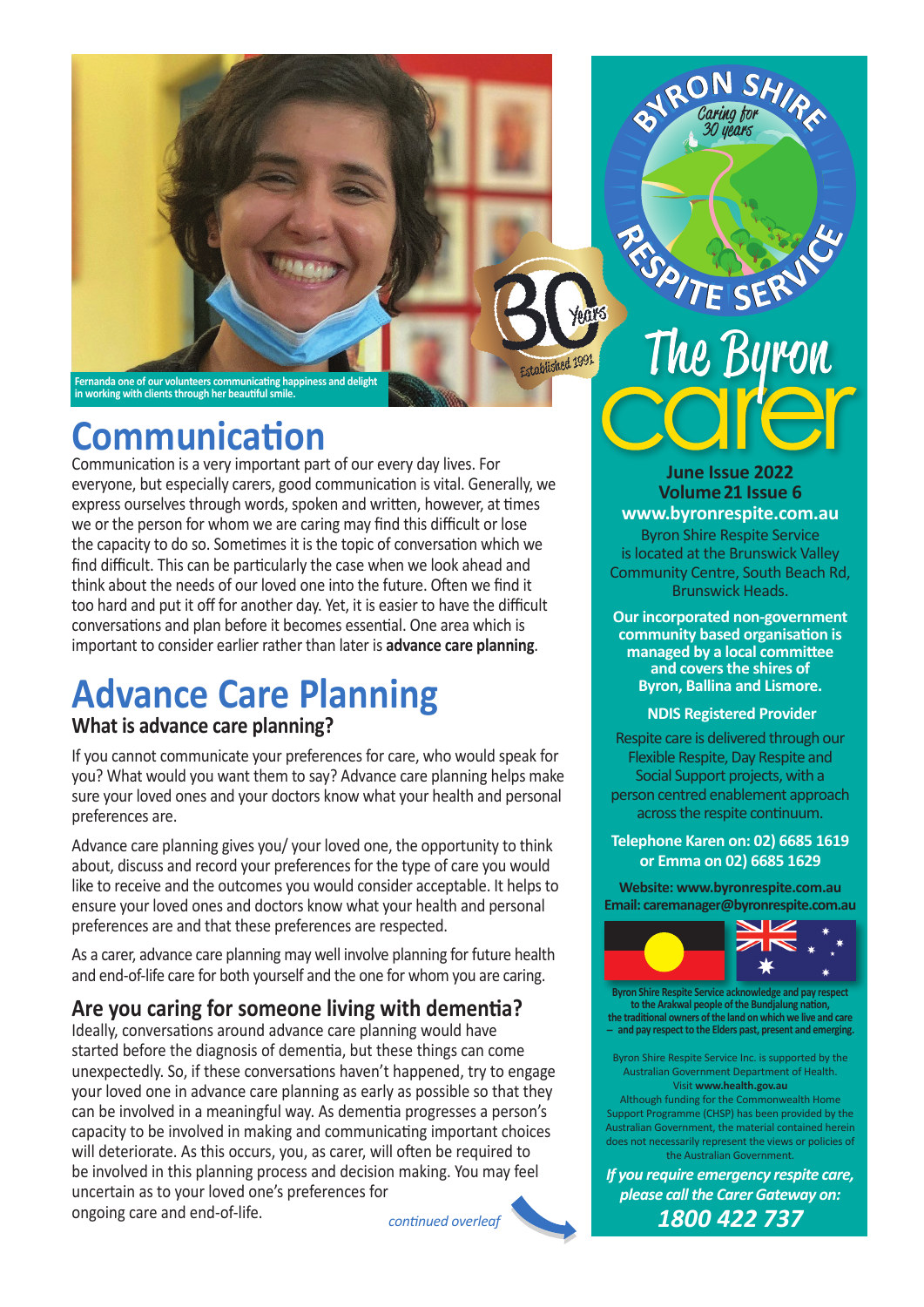● *Carer Gateway* telephone: 1800 422 737 for information about planned & emergency respite & other carer supports. **www.carergateway.gov.au**

l *Australian Government Department of Health* For more information about COVID-19 call the Coronavirus Health Information Line on 1800 020 080 or **www.health.gov.au** 

● *My Aged Care* telephone: 1800 200 422 for information about the Australian Government's aged care system and services. **www.myagedcare.gov.au**

- **e** *Carers Counselling Service* telephone: 02) 6628 6416
- l *Carers NSW* telephone: 1800 242 636
- l *Sandra Kimball Counselling*  telephone: 0458 175 962

● *NSW Elder Abuse Helpline* telephone: 1800 628 221

l *Telephone Karen or Emma at Byron Shire Respite Service to discuss your role as a carer.*  telephone: 02) 6685 1619

l *National Dementia Helpline* telephone: 1800 100 500

**e** *Byron Shire Respite Service* can assist with transport to medical appointments. Telephone Emma or Karen on: 02) 6685 1629

 $\bullet$  *Brunswick Limousines* telephone David on: 0412 855 747

# *Aids:*

l *National Continence Helpline*  telephone: 1800 330 066

l *Byron Ballina Home Maintenance and Modification Service 1/65 Centennial Circuit, Byron Bay*  telephone: 02) 6685 7312

l *Lismore Home Maintenance and Modification Service 43 Habib Dr, South Lismore*  telephone: 02) 6622 2323

l *Bright Sky Cards for Continence Aids Payment Scheme (CAPS)* telephone: 1300 886 601

# *Need Transport?*

l *Byron Shire Limousines* telephone: 02) 6685 5008 Travel for medical appointments free with travel voucher or for Veteran and Widow Gold Card holders

#### l *Tweed Byron Ballina Community Transport*  telephone: 1300 875 895

Tweed Byron Ballina Community Transport provide transport to medical appointments, weekly & fortnightly shopping outings & monthly social outings. The service is funded to support older people living at home independently or have a permanent disability or Indigenous Australians aged over 50 years. Phone Kathryn in the Byron office on: 1300 875 895 for transport to medical appointments or any shopping bus or social bus enquiries.

# *If you require emergency respite care, please call the Carer Gateway on: 1800 422 737*



#### *Continued from overleaf*

According to *Advance Care Planning Australia*, advance care planning is a key means to help ensure quality of care for people living with dementia. Having an advance care directive, has been associated with significant reductions in rates of hospitalisations, and increased use of hospice services, allowing the person to stay at home if that is their wish. It can reduce anxiety, stress and depression for you, the carer, and other family members.

It is important to note that advance care planning is a voluntary process, and some people may well prefer to leave the decision making to others.

**https://www.advancecareplanning.org.au/understandadvance-care-planning/advance-care-planning-in-specifichealth-settings/advance-care-planning-and-dementia.**

## **Part of the difficult conversations with your loved ones may include:**

## **1. Considering Residential Care**

Byron Shire Respite Service aims to assist people to continue to live in their own homes for as long as possible, however, as care needs increase, sometimes, a carer may need to consider residential care for their loved one. Everyone involved in person-centred care sees this as a last resort. Thinking about this option can bring up a range of emotions. This online session may be helpful for carers and other family members in considering Residential Care should it become necessary.

#### **Considering Residential Care, an online session. Thursday, 16 June 2022 10:00am-12:00pm AEST**

*Dementia Australia* is offering this online session about the process of considering and preparing for residential care. It includes strategies to help family carers to decide when residential care may be needed, information on the process for application, and understanding the emotional impact of the change.

Beyond<br>Words Often in caring for a person living with dementia,<br>on-verbal forms of communication hore-<br>important, for them to minimication hore-**...** non-verbal forms of communication become more important, for them to express themselves and communicate their needs and for us, as the carer, to recognise and understand those needs. Non-verbal Cues can be facial expressions, body language, touch and movement. Music, song, storytelling and dance can be powerful ways to connect with someone living with dementia to enhance communication and maintain and strengthen relationships.

> This session is specifically for carers and family members of people living with dementia. It will be delivered interactively by facilitators who have specialist knowledge, skills and experience in this area. You will be encouraged to share your experiences with other participants, providing an opportunity for you to build new support networks.

To find out more and register, click on the link below. **https://www.dementia.org.au/events/consideringresidential-care-16**

### **2. Palliative Care Who is palliative care for?**

Palliative care is for every person who has a life limiting illness. A progressive or life-limiting illness means an illness that is going to get worse, and which will eventually shorten the person's life.

### **What is Palliative Care?**

Palliative care recognises the unique needs of a person who is approaching and reaching the end of their life, as well as the needs of their family and carers.

Palliative care aims to improve the quality of life for patients, their families and carers by helping the person live as well and as comfortably as possible during their illness through to their death.

**https://palliativecarensw.org.au**

**You may be feeling a little overwhelmed by even the thought of doing this, but there is help available.** *Advance Care Planning Australia***, has the following printable guides:**

- **Advance care planning and dementia**
- **Choosing a substitute decision-maker**
- **Making a decision for someone with dementia**

*Dementia Australia* also has resources on their website - **https://www.dementia.org.au/about-dementia/ihave-dementia/advance-care-planning** 

If you are feeling overwhelmed there are a few simple steps to begin the process if you haven't already.

- 1. Begin thinking about what you/ your loved one might want. It doesn't have to be complicated, but it is important to be open about what you would like.
- 2. Talk with your loved ones. This can be one of those difficult conversations as most of us don't want talk about end of life, but it is important. Talking about these things helps relieve the decision-making burden on those closest to you. Sometimes, the hardest part about difficult conversations can be knowing where to start. Below are some ideas to help get you started.

*"I know it might be hard to talk about, but it's really important for us."*

*"We've talked a bit about what happens after you pass away, but we haven't spoken about your end-of-life care."*

*"I've been speaking to our doctor, and they have asked me to think about a few things…"*

If you need more help to initiate this conversation, click on the link below for a **"What Matters To Me"** conversation guide.

#### **https://www.health.gov.au/sites/default/files/whatmatters-to-me-conversation-guide.pdf**

3. Once you've thought about what you/ your loved one want and perhaps spoken with your family, talk with your GP. They can guide you through some questions and document your wishes for you. They will then have a record for future reference.

To know more, look at the following websites: **https://www.health.gov.au/health-topics/palliativecare/planning-your-palliative-care** 

#### **https://www.advancecareplanning.org.au**

Palliative Care NSW has a fact sheet about Advance Care Planning which you might find useful as well. **https://palliativecarensw.org.au/wp-content/ [uploads/2021/11/Brochure-Advance-Care-Planning-](https://palliativecarensw.org.au/wp-content/uploads/2021/11/Brochure-Advance-Care-Planning-PCNSW-1.pdf)PCNSW-1.pdf**

# Carers **-** My to Do List for Today

**Count my blessings • Practice kindness (to myself as well) • Let go of what I can't control Listen to my heart • Be productive yet calm Just breathe**